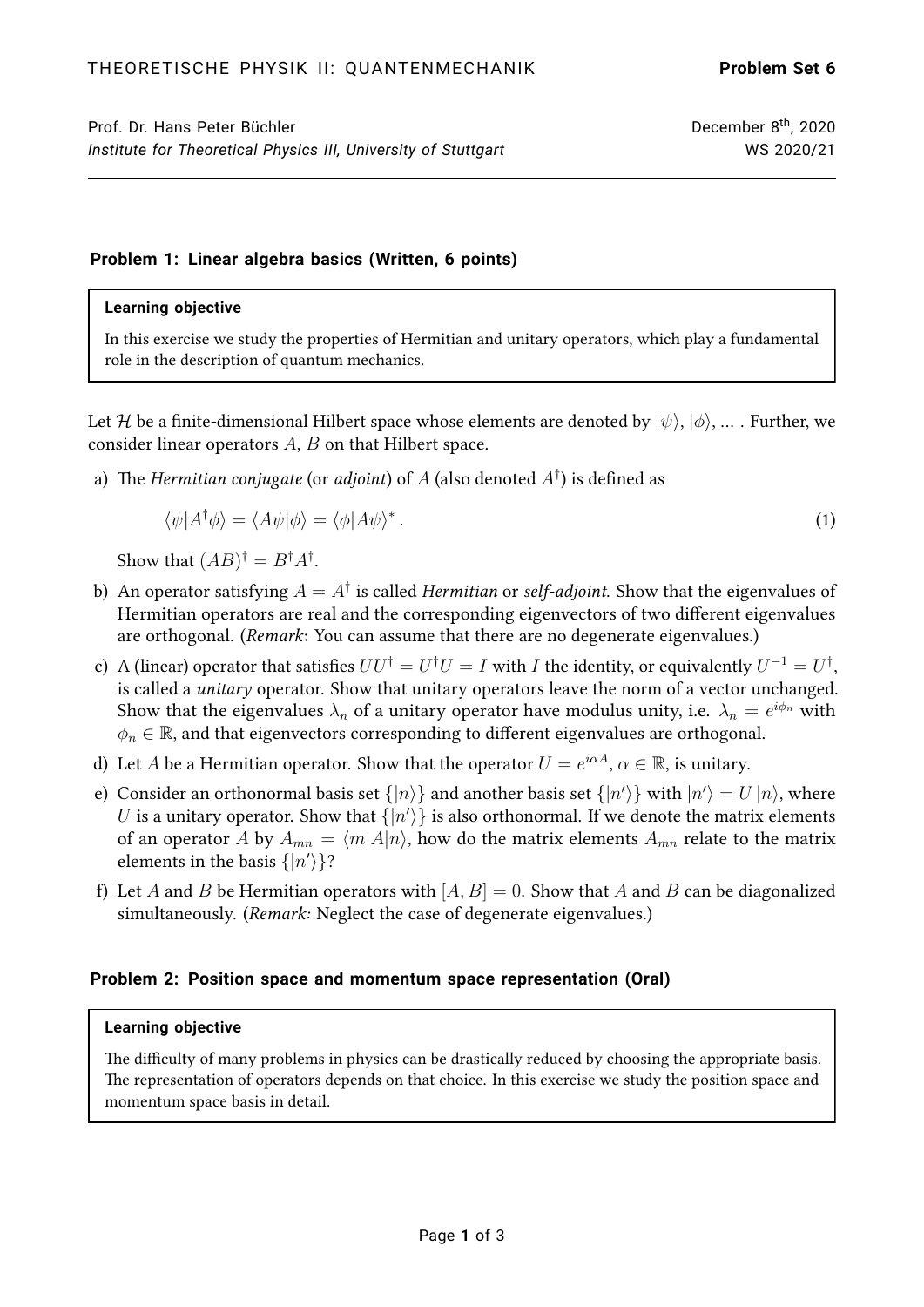Consider the position space basis  $\{|x\rangle\}$  which is an eigenbasis of the position operator  $\hat{x}$  with eigenvalues x and the momentum space basis  $\{|p\rangle\}$  which is an eigenbasis of the momentum operator  $\hat{p}$  with eigenvalues p. The spectra of both operators are continuous such that the normalization condition and the completeness relation read

<span id="page-1-0"></span>
$$
\langle \lambda' | \lambda \rangle = \delta(\lambda' - \lambda), \qquad I = \int d\lambda \, |\lambda\rangle \, \langle \lambda | \qquad \lambda = x, p. \tag{2}
$$

- a) Using the canonical commutation relation, show that  $e^{\frac{i}{\hbar}\hat{p}a}\hat{x}e^{-\frac{i}{\hbar}\hat{p}a}=\hat{x}+aI$  . Show that  $e^{-\frac{i}{\hbar}\hat{p}a}|x\rangle$ is an eigenstate of  $\hat{x}$  with eigenvalue  $x+a$ , i.e.  $e^{-\frac{i}{\hbar}\hat{p}a}\ket{x}=\ket{x+a}.$
- b) Let  $\langle x|\phi \rangle = \phi(x)$  be the component of a physical state vector  $|\phi \rangle$  in the basis  $|x\rangle$ . Calculate the matrix elements of the operators  $\hat{x}$  and  $e^{-\frac{i}{\hbar}\hat{p}a}$  in the position space basis and deduce the representation of the momentum operator in position space.
- c) Determine the wave functions  $\psi_p(x)$  of the eigenvectors  $|p\rangle$  in the position space representation. (*Hint*: Choose the normalization factor such that [\(2\)](#page-1-0) is fulfilled.)
- d) Let  $\langle p|\phi \rangle = \phi(p)$  be the component of a physical state vector  $|\phi \rangle$  in the basis  $|p\rangle$ . Find the action of the operators  $\hat{x}$  and  $\hat{p}$  in the momentum space representation.
- e) Show that  $e^{\frac{i}{\hbar}\hat{p}a}f(\hat{x})e^{-\frac{i}{\hbar}\hat{p}a}=f(\hat{x}+aI)$  and  $e^{-a\partial_x}f(x)=f(x-a)$ .

## **Problem 3: Schrödinger equation in position and momentum space (Written, 3 points)**

#### **Learning objective**

In this exercise we combine the results of the previous exercises. First we show that the time evolution is given by a unitary operator and then consider the Schrödinger equation in position and momentum space.

- a) Show that the time evolution of a state  $|\psi\rangle$  satisfying the Schrödinger equation with a timeindependent Hamiltonian  $\hat{H}$  is given by the time evolution operator  $\hat{U}(t)=e^{-\frac{i}{\hbar}\hat{H}t}.$
- b) Consider a Hamiltonian of the form  $\hat{H}=\frac{\hat{p}^2}{2m}+V(\hat{x}).$  Write down the Schrödinger equation in position and momentum space.
- c) Consider a potential of the form  $V(x) = q\delta(x)$  ( $q < 0$ ) in position space. Calculate the eigenvalue and the wave function of the bound state by solving the time-independent Schrödinger equation in momentum representation. (Hint: You may assume that the wave function decays fast enough in momentum space as well).

## **Problem 4: Angular momentum (Oral)**

### **Learning objective**

After the intensive study of the position and momentum operator, we focus on the angular momentum operator in the following exercises. With its help we can describe rotations and introduce the concepts of scalar and vector operators.